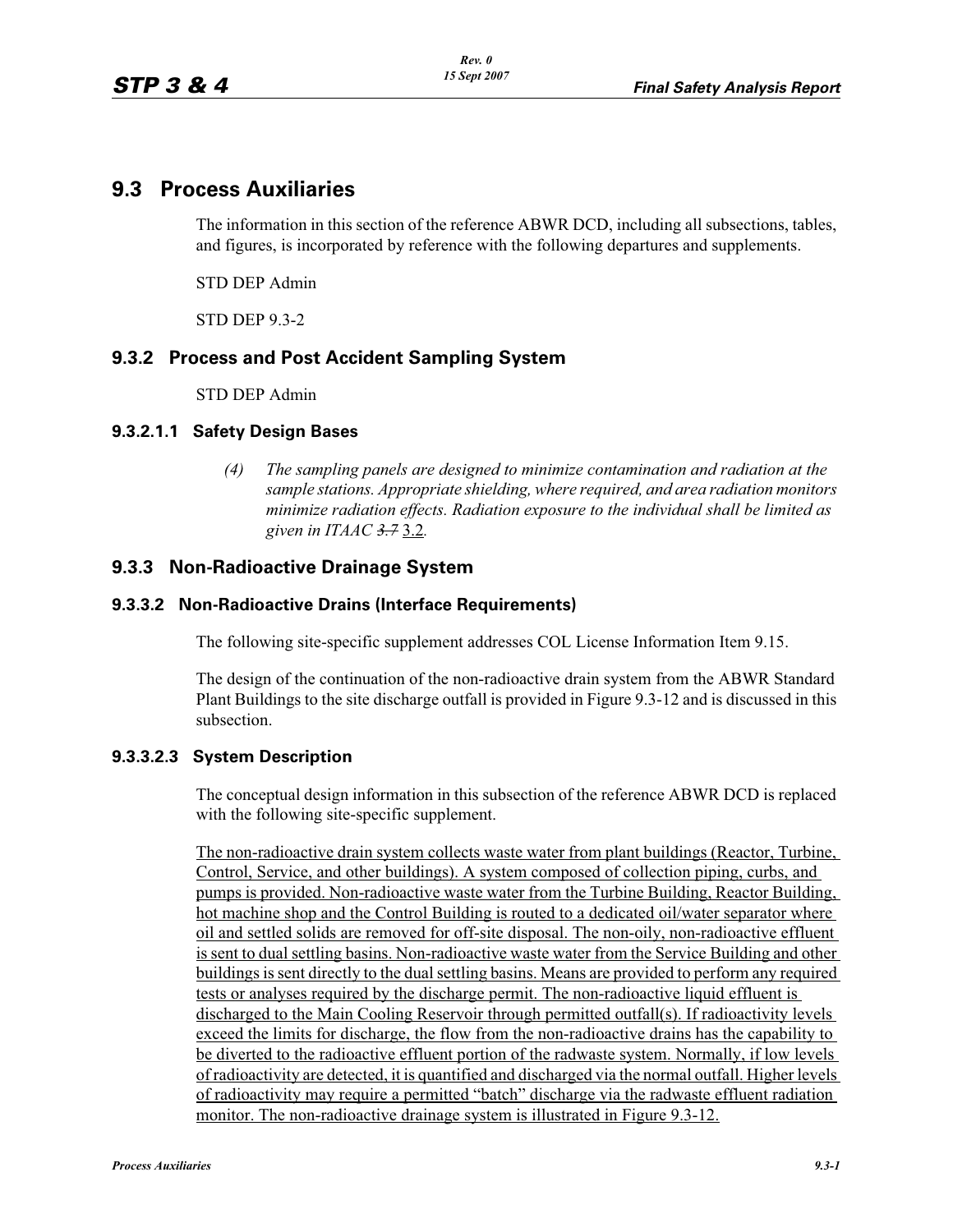## **9.3.7 Service Air System**

The information in this section of the reference ABWR DCD, including all subsections, tables and figures, is incorporated by reference with the following departure

### **9.3.7.2 System Description**

STD DEP 9.3-2

*The SAS provides compressed air for tank sparging, filter/demineralizer backwashing, airoperated tools and other services requiring air of lower quality than that provided by the IAS. Breathing air requirements are provided by the SAS.* The Breathing Air System (BAS) is discussed in Subsection 9.3.7.6.

**Service Air**

*Pressure (design) 0.69* 0.87 *MPa*

*Dewpoint (°C)* no requirement

#### **9.3.7.6 Breathing Air System**

#### **9.3.7.6.1 Design Bases**

#### **9.3.7.6.1.1 Safety Design Bases**

The BAS is classified as non-safety related with the exception of the primary containment isolation function.

The primary containment penetration of the BAS meets Seismic Category I requirements and is equipped with a locked closed manual isolation valve outside and a check valve inside containment (GDC 56).

#### **9.3.7.6.1.2 Power Generation Design Bases**

The functions of BAS are to provide the following:

- *(1)* Supply low pressure breathable air for use by workers during periods when actual or potential airborne contamination exists.
- *(2)* A means for charging high pressure self-contained breathing apparatus.

#### **9.3.7.6.2 System Description**

The BAS is designed to provide compressed air of suitable breathing quality for nonsafetyrelated functions.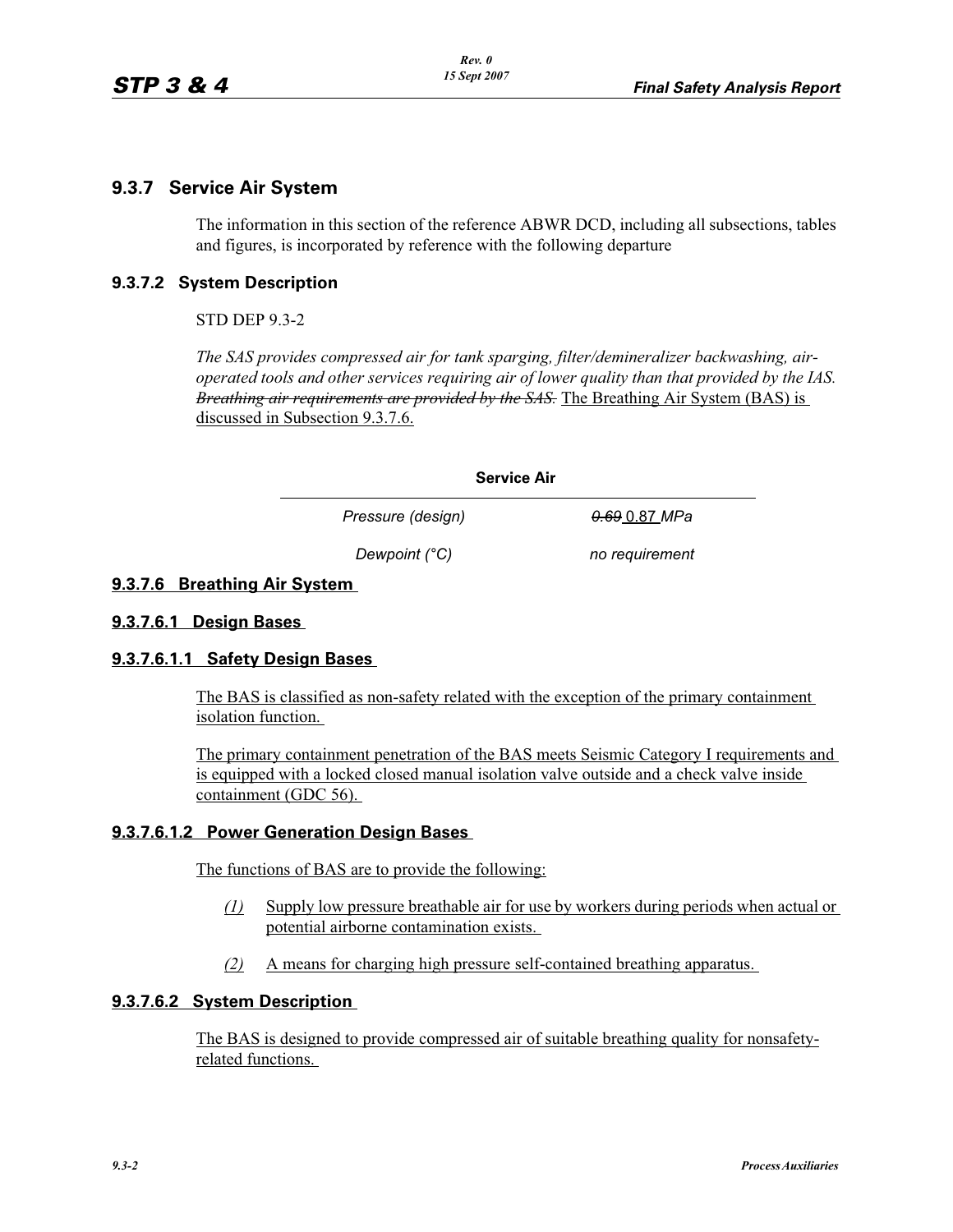The BAS provides a continuous supply of low pressure breathing air for protection against airborne contamination while performing maintenance inspection and cleaning work. The BAS also provides a means for charging high pressure self-contained breathing apparatus.

The BAS has two air compressors, each sized to provide 50% of the peak air consumption. The compressors are of the oil-less, breathing air type.

The BAS also has one compressor sized to charge high pressure self-contained breathing apparatus.

The BAS flow diagram is shown in Figure 9.3-10.

The BAS process quality requirements are listed below.

| <b>Breathing Air</b>                                                                        |                     |
|---------------------------------------------------------------------------------------------|---------------------|
| Pressure (design of BAS)                                                                    | 689 kPaG            |
| Pressure (design of self-contained breathing<br>apparatus charging)                         | 17.23 MPaG          |
| <b>ANSI Compressed Gas Association (CGA)</b><br>7.1-1997, "Commodity Specification for Air" | Air Quality Grade D |

The BAS is designed to meet applicable regulatory requirements regarding limiting personnel exposure to airborne radioactivity and maintaining breathing air quality, including those defined by the NRC in 10 CFR 20 and Occupational Safety and Health Act Requirements (OSHA) in 29 CFR 1910. In addition, the BAS design is consistent with Regulatory Guide 8.15.

The BAS containment and penetration and associated isolation valves are designed to Seismic Category I, ASME Code, Section III, Class 2, Quality Group B and Quality Assurance B requirements.

The air compressors are operated during normal operation.

Outside primary containment a manually-operated valve is kept closed and locked during normal plant operation. During refueling, the valve is opened to provide air inside the containment. A check valve is provided inside the containment. This arrangement meets GDC 56, Option (2).

#### **9.3.7.6.3 Safety Evaluation**

The availability of breathing air is not required to assure any of the following:

- *(1)* Integrity of the reactor coolant pressure boundary.
- *(2)* Capability to shut down the reactor and maintain it in a safe shutdown condition.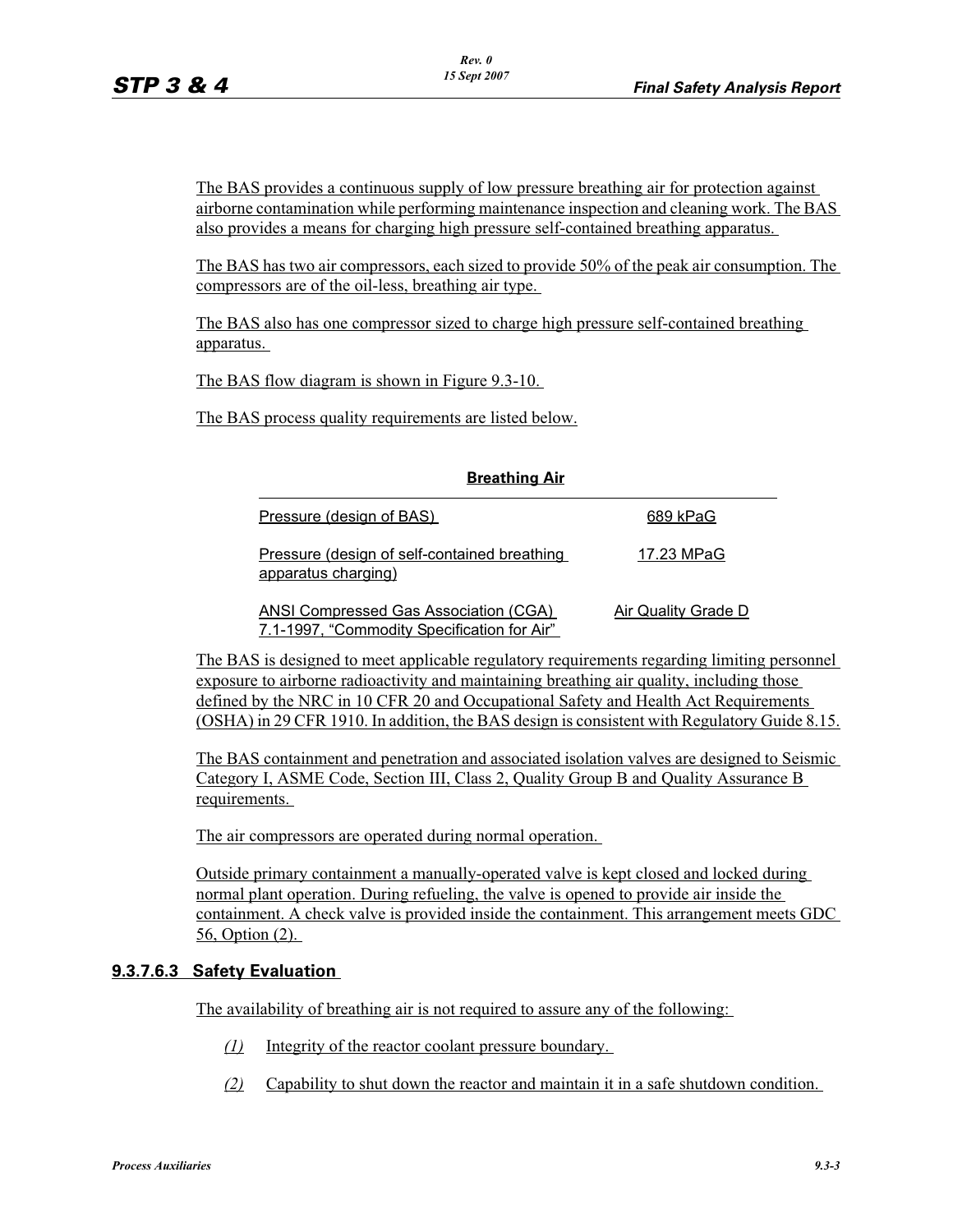*(3)* Ability to prevent or mitigate the consequences of accidents which can result in potential offsite exposures comparable to the guideline exposures of 10 CFR 100.

However, the containment penetration and isolation valves associated with the breathing air system are relied upon to maintain the integrity of the containment pressure boundary as discussed in Section 9.3.7.6.1.1. The operability of this containment pressure boundary function is necessary to assure (3) above.

## **9.3.7.6.4 Inspection and Testing Requirements**

The BAS is proved operable by its use during normal plant operation. Portions of the system normally closed to airflow can be tested to ensure system operability and integrity.

#### **9.3.7.6.5 Instrumentation Application**

Instrumentation for the BAS is primarily local, consisting of pressure, differential pressure and temperature indication and/or control. Pressure transmitters and pressure switches provide control room pressure indications and alarms. The system is maintained at constant pressure, with local pressure reduction provided as required.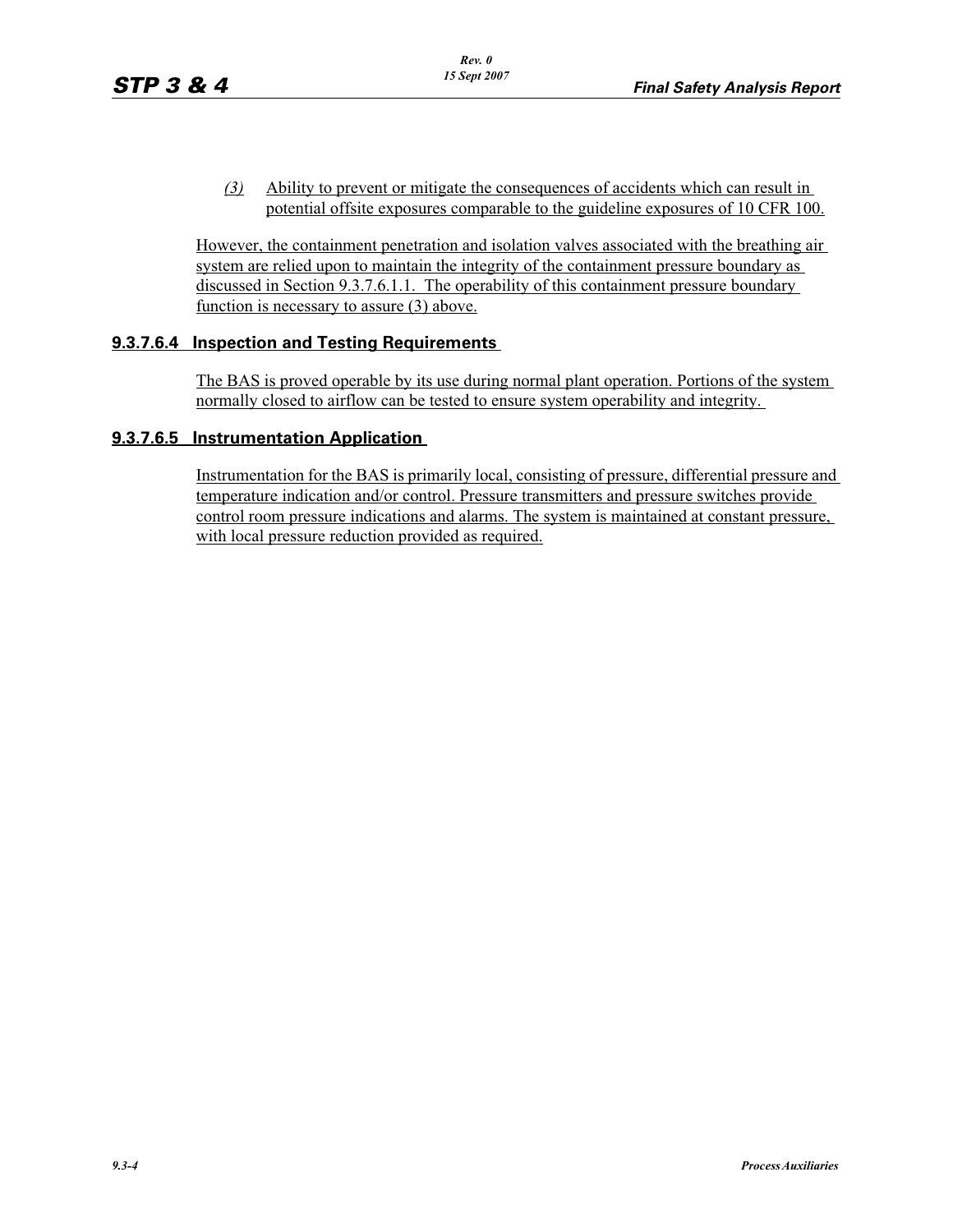## **9.3.12 COL License Information**

# **9.3.12.4 Radioactive Drain Transfer System**

The following standard supplement addresses COL License Information Item 9.15.

Equipment and floor drain P & I Ds are provided in Figure 9.3-11, Sheets 1 through 22. See Subsection 9.3.8.1.1.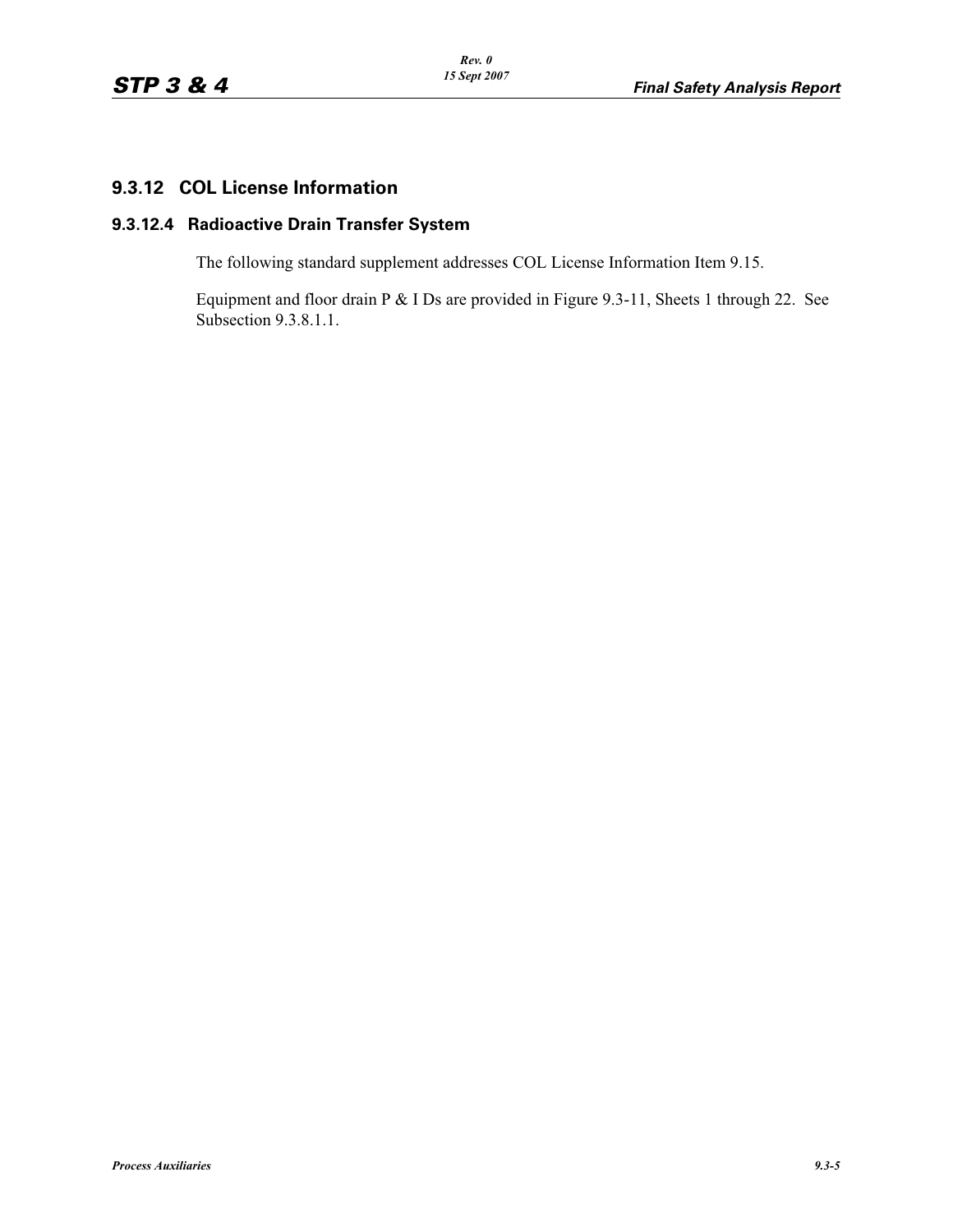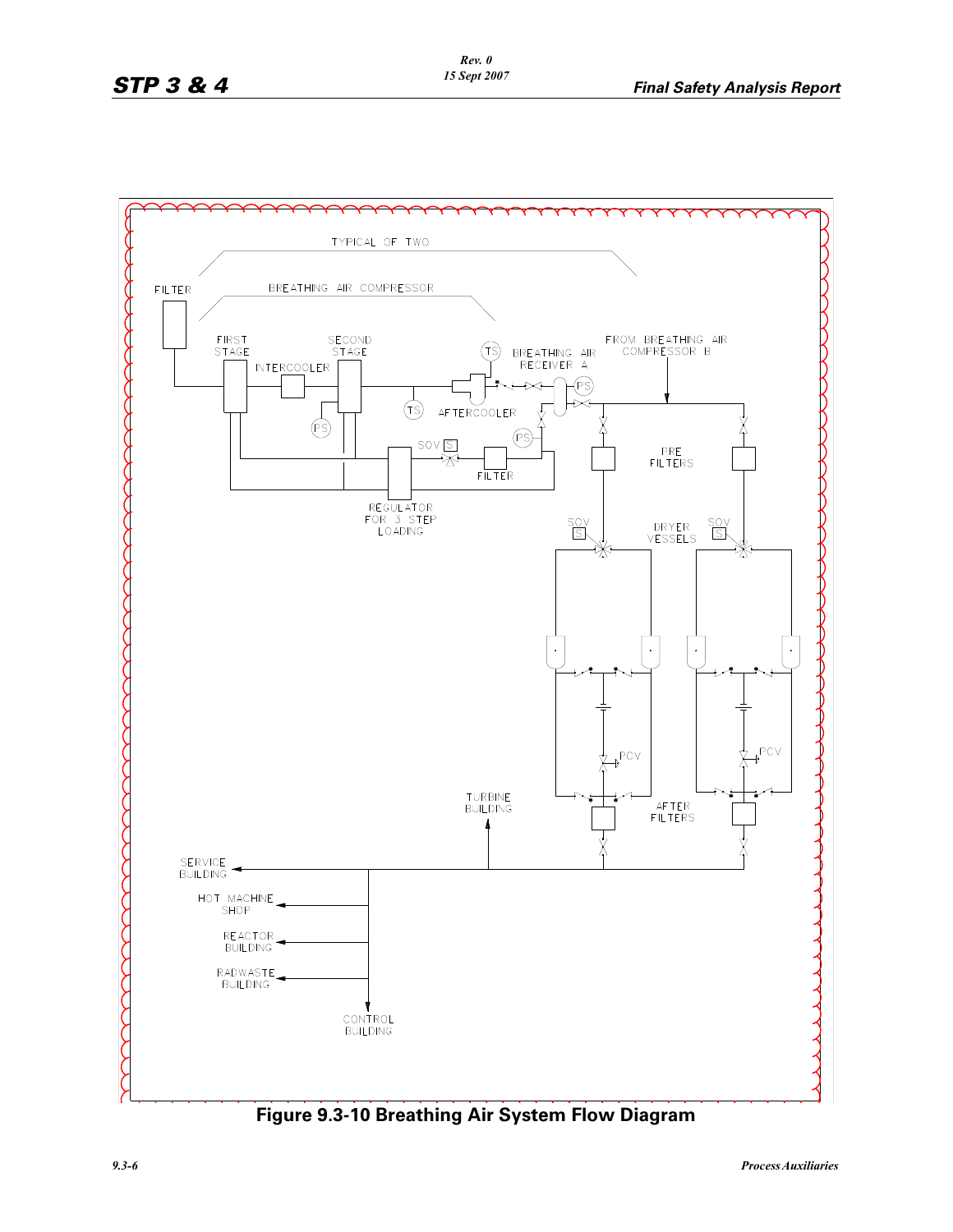The following figures are located in Chapter 21:

Figure 9.3-11 Radioactive Drain Transfer System P&ID (Sheets 1-22)